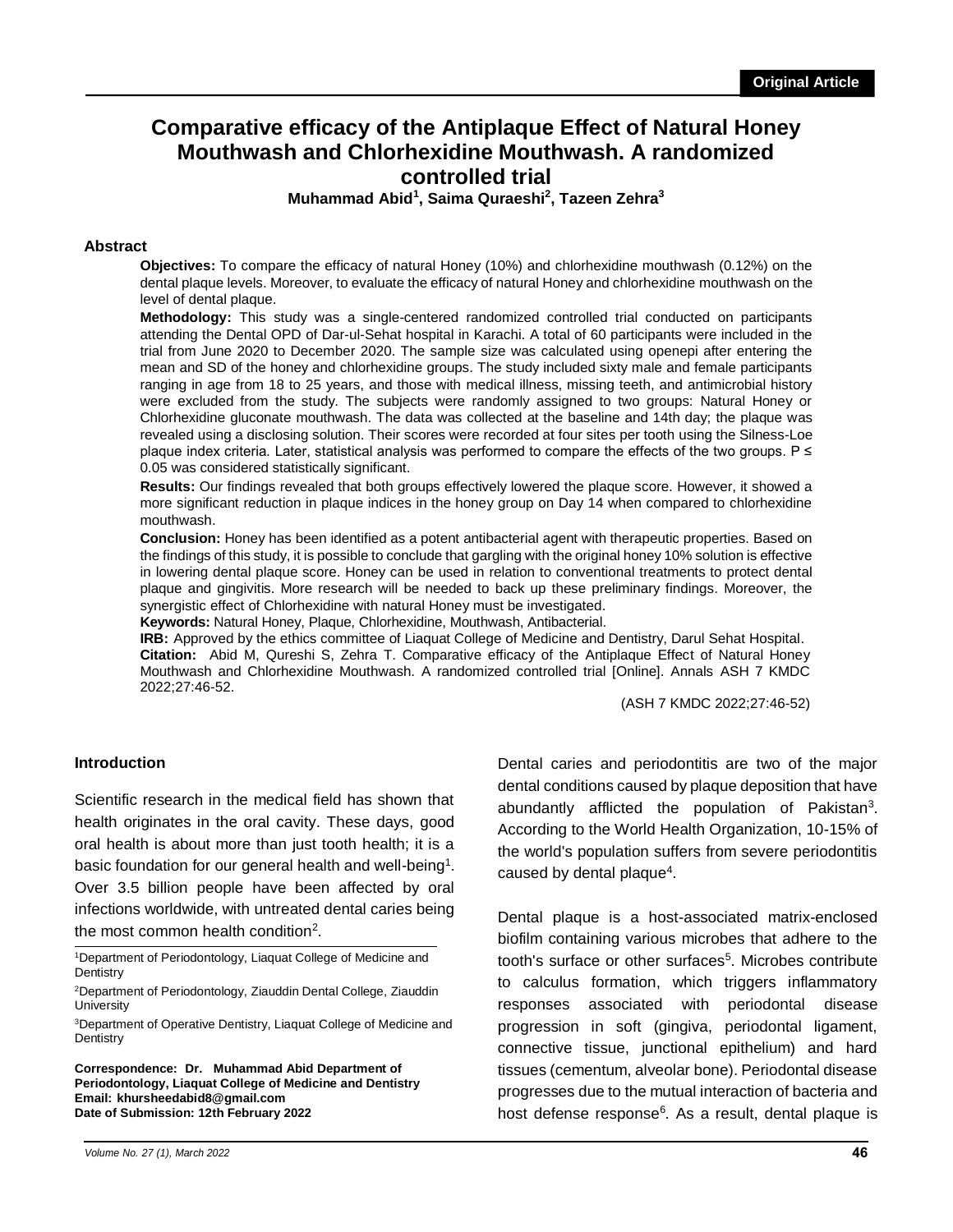likely to cause various issues, including caries and periodontal diseases, which damage the tooth's supporting structure and eventually lead to tooth loss.

The Mechanical approach to supragingival plaque control tools includes toothbrushes, floss, wood sticks, and interdental brushes. However, it is believed that the level of motivation and skill required to use these oral hygiene products effectively is beyond the majority of patients' abilities<sup>7</sup>. As a result, to address the potential deficiencies of daily self-performed oral hygiene, a chemical plaque control approach in the form of mouthwashes is preferable<sup>8</sup>.

Chlorhexidine is the "gold standard" antiplaque agent<sup>9</sup>. However, it is not a "Magic Bullet" due to side effects such as tooth staining, taste disturbance, and so on<sup>10</sup>. It has been successfully used by dental professionals and pharmaceutical companies for over three decades, establishing it as a good control against which the effectiveness of alternative antiplaque agents should be measured<sup>10</sup>.

Nature has been a source of traditional remedies for thousands of years, and plant-based systems play an important role among them. Honey is one such natural product. According to research, the antibacterial effect of Honey can be attributed to the presence of hydrogen peroxide, flavonoids, and bee defensin-1, among other things. When these antibacterial properties are diluted, they become even more potent<sup>11,12</sup>.

The rationale is to compare the efficacy of natural honey based preparation with commercially available Chlorhexidine-based mouthwash in preventing dental plaque formation because Honey is readily available, cost-effective, and organic. This study will contribute to the collection of data from our community. The positive outcome may lead to developing a new method of oral hygiene maintenance with fewer side effects. We will be able to provide the most effective antiplaque agent. As a result, the current study was designed to compare the antiplaque efficacy of honey and chlorhexidine gluconate mouthwash (0.12%).

The study aims to evaluate the antiplaque effect of natural honey mouthwash, the antiplaque effect of

chlorhexidine gluconate mouthwash, and the antiplaque effect of natural honey mouthwash versus chlorhexidine mouthwash.

### **Material and Methods**

An open-label, randomized controlled trial (NCT05258955) was used to evaluate the effect of both mouthwashes on the level of dental plaque in young adults. A total of 60 new patients who presented to the Periodontology department with complaints of dental stains and bleeding gums, ranging from 18 to 25 years, were enrolled. A single-center study was conducted on participants attending the department of Periodontology, Dental OPD of Dar-ul-Sehat hospital in Karachi. The participants were included in the trial from June 2020 to December 2020.

Randomization is done by using the Opaque sealed envelope method. The patients were divided into two groups. The group name is written on paper that has been double-folded and placed inside the envelope to prevent identification by Transillumination. These envelopes were prepared and sealed by personnel other than the principal investigator and were signed on the back to ensure that no one tampered with them before allocating. After completing the inclusion criteria and providing informed consent, patients were asked to choose an envelope, after which they were assigned to a specific group.

The institutional review board approved the study protocol of Liaquat College of Medicine and Dentistry (Reference number: Ref.No.EC/11/20). All participants signed a written informed consent form and were then enrolled in this study.

The patients with age between 18-25, who had 28 retained teeth excluding wisdom, were included while patients with any medical illness which impact the oral cavity missing teeth due to extraction, faulty fillings or denture wearer, pocket depth more than 3 mm, history of consumption of antimicrobials in past 6 month, a noncooperative patient who are not willing to maintain their oral hygiene, patient with a habit of chewing betel nut or smoking were excluded.

Discontinuation criteria: exaggeration of periodontal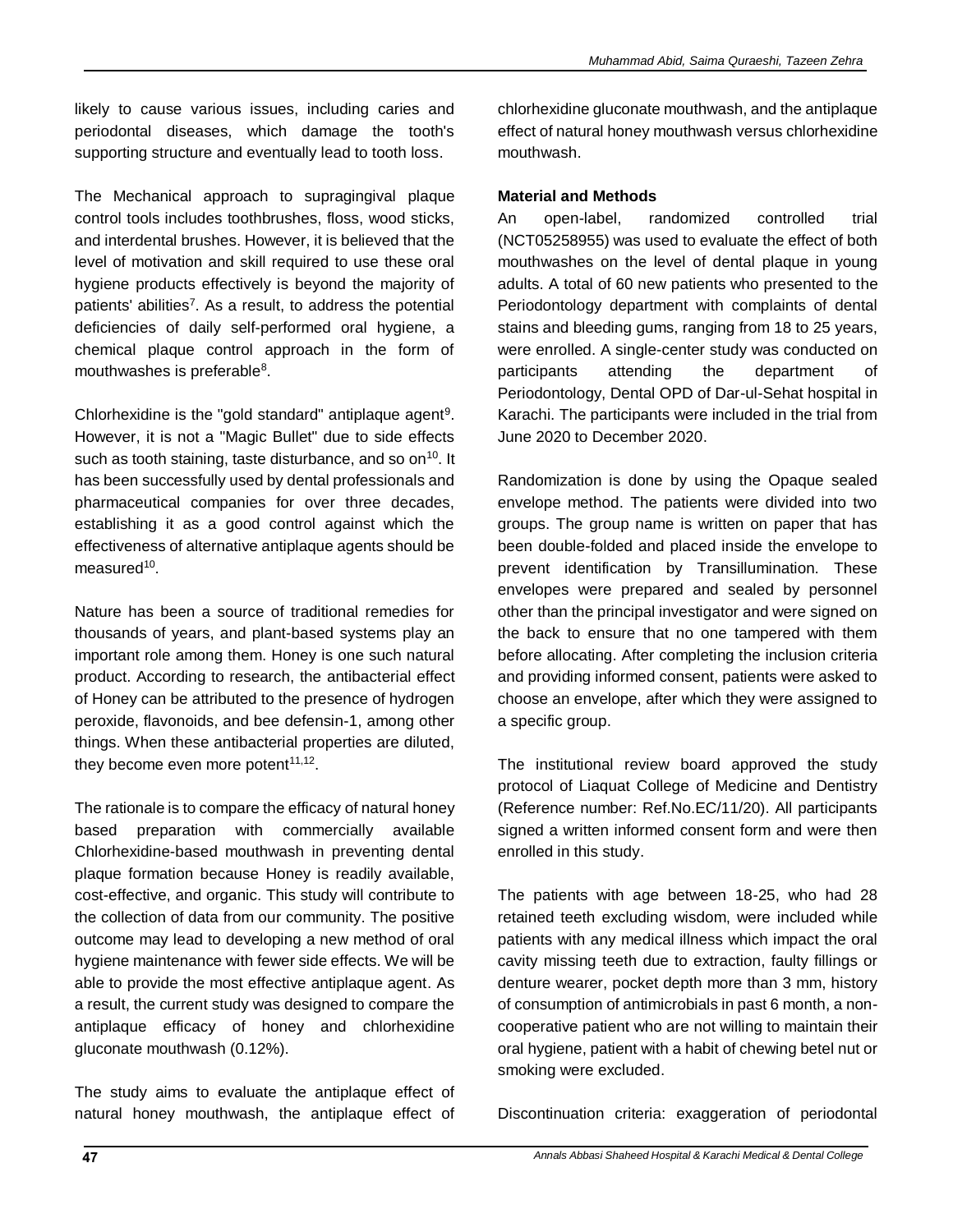problem during the study, if the patient fails to adhere to the protocol for more than two days if the patient required to take antimicrobial due to any illness.

After obtaining consent and informing participants about the nature of the study, they were divided into two study groups. The sealed opaque envelope method was used for randomization. Each group consisted of 30 people. Group A: Chlorhexidine Mouthwash. Group B: Natural Honey Mouthwash.

The sample size was calculated using open epi after entering the mean and SD of the honey and chlorhexidine groups on the 15th day, 2.85+-0.44 and  $2.40 + 0.51$ , respectively<sup>13</sup>.

Sample Size Formula for Difference in Means

$$
n = \frac{2\sigma^2 (Z_{\beta} + Z_{\alpha/2})^2}{\text{difference}^2}
$$

Where Zα/2 is the critical value of the Normal distribution at α/2, Zβ is the critical value of the Normal distribution at, σ2 is the population variance, and d is the difference we would like to detect.

A minimum sample size of 27 is required in each group for 54. Because there was a 10% chance of error, the sample size was set at 30 in each group for the two groups' total sample size of 60.

The Silness and Loe index was used to assess the level of plaque. Plaque deposits were measured on teeth 16, 12, and 24 in the upper arch and on teeth 44, 32, and 36 in the lower arch. The principal investigator calculated the initial baseline score before scaling and polishing to return the baseline score to zero.

An investigator who was not involved in the assessment of outcome measures obtained commercially available chlorhexidine gluconate (0.12 percent) mouthwash and natural Honey. Natural Sidr Honey was purchased from the Islamic Shahad Center.

Patients were given dark bottles labeled 1 and 2 for groups A and B, respectively. The first contains 0.12% chlorhexidineguloconate, while the second is a natural honey-based preparation. The mouthwash composition was dispensed in 450 ml quantities in a coded bottle. Honey mouthwash was prepared by diluting it with lukewarm water. To make 100ml of 10% honey solution, 10ml Honey is diluted in 90ml lukewarm water.

Patients were instructed to thoroughly swish the oral cavity twice daily with 10 ml of solution for at least 60 seconds each time. All study participants were advised to use a modified bass method technique to maintain oral hygiene. Furthermore, participants were asked to refrain from using any other type of mouth rinse during this time. After two weeks, patients were recalled, and plaque levels were measured using a periodontal probe and plaque disclosing tablets. The principal investigator obtained the plaque disclosing tablet from PD Produits Dentairs SA. The colored area showed the presence of a plaque deposit on the tooth surface. The scores were recorded using the plaque index criteria.

The data was analyzed using SPSS 21.0. The numeric variable was represented by mean, standard deviation, and the categorical variable was represented by frequency and percentage. The Shapiro–Wilk test was used to confirm the normal distribution. To compare the pre-treatment and post-treatment results the paired ttest was used. The Independent Samples t-Test was used to compare the mean values of two groups, and a statistically significant p-value of <0.05 was used.

### **Results**

Initially, 70 participants were tested for eligibility in this trial; however, 10 were exempted, including those who refused to sign the consent form or discontinue intervention ( $n= 5$ ) and did not return for follow-up ( $n=$ 5). As previously stated, the study included a total of 60 participants. At random, all eligible participants were assigned to two interventional groups. Each group has 30 participants, as depicted in Figure 1.

According to the findings of our study, the mean age of participants in Group A was  $23.53 \pm 2.60$ , and the mean age of participants in Group B was  $24.0 \pm 3.76$ . The majority of the participants in Groups A and B were male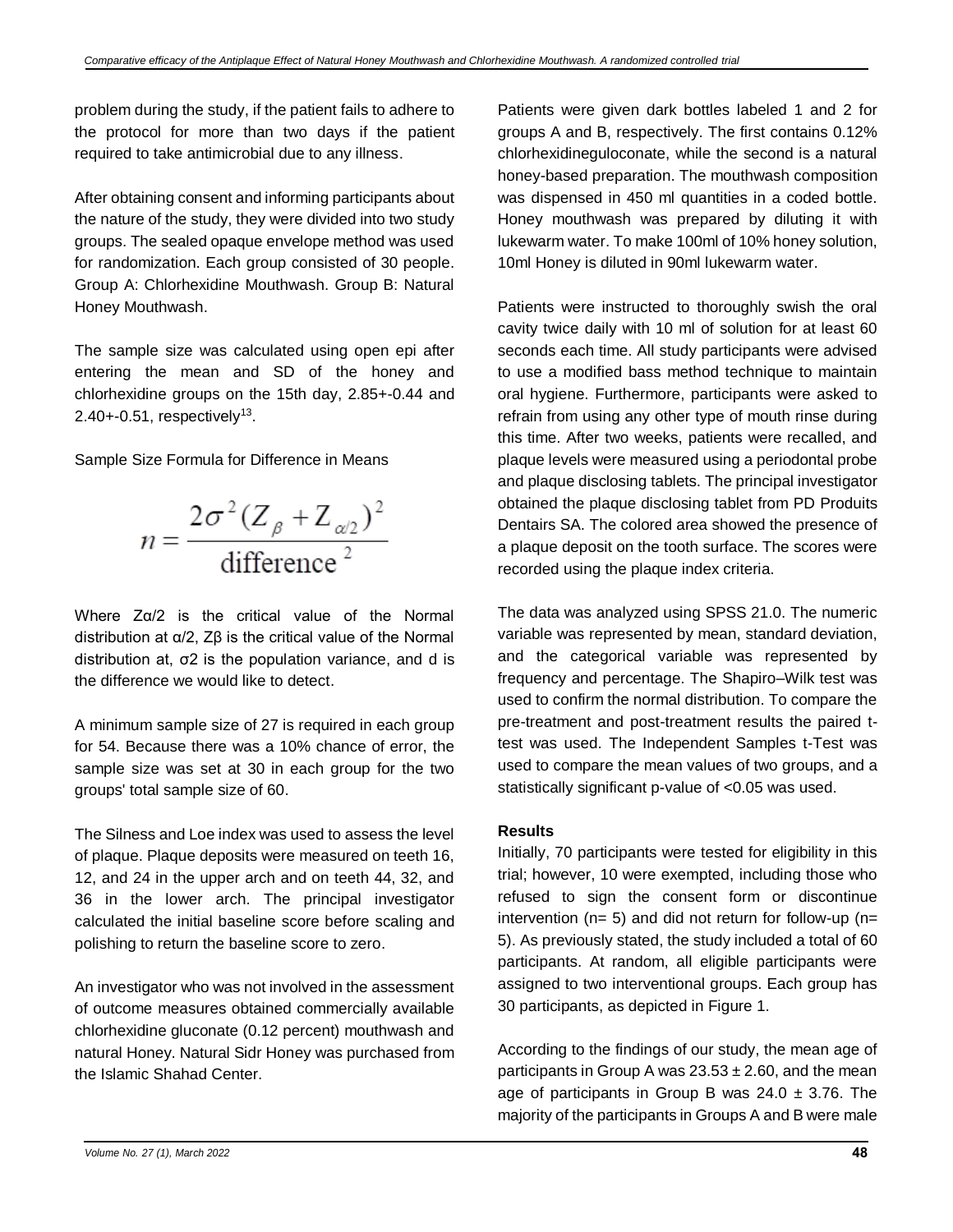(20 and 22 respectively), with the remainder being female (10 and 08), as shown in Table 1.

Group A was given Chlorhexidine mouthwash, and Group B was given Natural Honey. There was no significant difference between the two treatment groups before the treatment (p=0.230). After 14 days of intervention, antiplaque levels in both treatment groups

were significantly reduced (p≤0.001).

However, the Natural Honey Mouthwash group showed slightly more prominent results than Chlorhexidine Mouthwash after 14 days of intervention. Significant changes exist between the two groups after treatment (p=0.048), as shown in Table 2.



**Figure 1:** A Schematic Representation of Patient Flow.

| Table 1: Demographic Data of the Studies Participants. |  |
|--------------------------------------------------------|--|
|--------------------------------------------------------|--|

|              |        | Group A          | Group B         |
|--------------|--------|------------------|-----------------|
| Demographic  |        | Mean $\pm$ SD    |                 |
| Age in Years |        | $23.53 \pm 2.60$ | $24.0 \pm 3.76$ |
|              |        | n                |                 |
| Gender       | Male   | 20               | 22              |
|              | Female | 10               | 08              |

\*Age is presented in Mean ± Standard Deviation

(n) – Frequency of Gender

Group A was given Chlorhexidine mouthwash (0.12%) Group B was given Natural Honey mouthwash (10%)

#### **Table 2:** Comparison of chlorhexidine mouthwash and natural honey mouthwash on plaque index.

| <u>Hatarai Hong Hiodiliwashi on piagac indox.</u> |                     |                     |         |  |
|---------------------------------------------------|---------------------|---------------------|---------|--|
| <b>Groups</b>                                     | <b>Baseline</b>     | 14th Day            |         |  |
|                                                   | <b>Plaque Index</b> | <b>Plaque Index</b> | p-value |  |
| Group A                                           | $1.86 \pm 0.29$     | $1.28 \pm 0.18$     | < 0.001 |  |
| Group B                                           | $1.89 \pm 0.18$     | $1.18 \pm 0.17$     | < 0.001 |  |
| p-value                                           | 0.54                | 0.048               |         |  |

\*All the variables were presented in Mean ± Standard Deviation. The paired ttest for comparison between baseline plaque index and 14th Day plaque index. Independent t-test to test between two unrelated groups, i.e., a) between baselines of both groups and b) between 14th-day plaque of both groups (pvalue<0.05).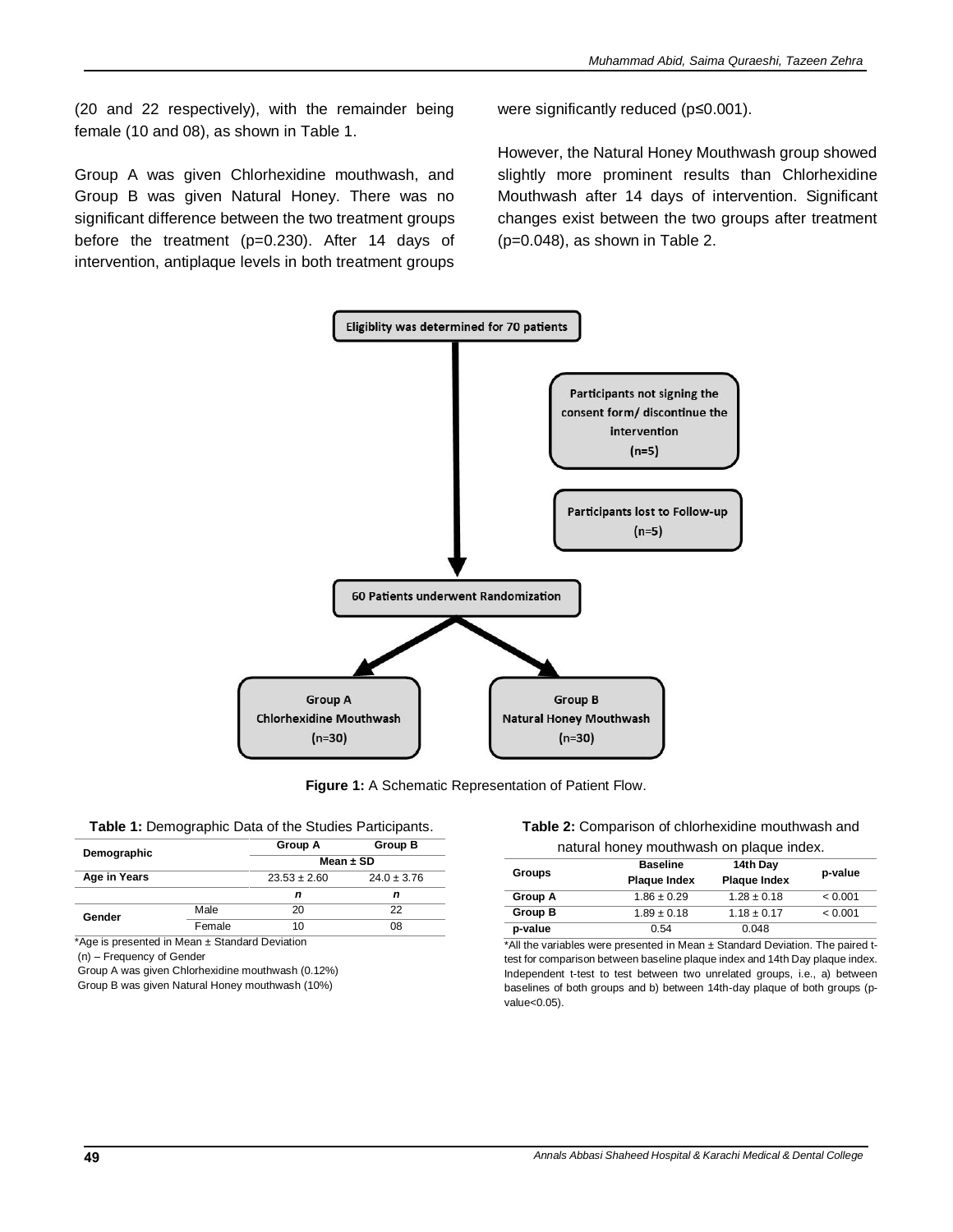### **Discussion**

Dental plaque is a multifaceted, unique, but extremely variable structural entity formed by the colonization of microbes integrated into a gelatinous extracellular matrix on the surface of teeth, restorations, and other oral cavity structures<sup>13,14</sup>. Microbial products of dental plaque biofilm have been shown to activate host defense mechanisms, leading to hard and soft tissue damage. Mechanical control of the dental plaque biofilm is required to prevent and manage caries and periodontitis<sup>15</sup>. Because mechanical plaque control methods may be ineffective and challenging in preventing periodontal diseases, adding chemical agents to tooth brushing and flossing may provide relevant benefits<sup>15</sup>. As a result, Chlorhexidine mouthwash has been the most widely used antiplaque agent, with studies demonstrating its efficacy. Chlorhexidine produces its antibacterial effect by disrupting prokaryotic cell membranes by damaging cytoplasmic components, causing increased permeability and cell lysis<sup>16</sup>.

Van Ketel initially discovered the antibacterial properties of Honey in 1892<sup>17</sup>. Recent research on this natural product honey that is expected to be more safe has shown that in vitro can eliminate a wide range of bacteria<sup>18-20</sup>.

The existing study was carried out to compare the effectiveness of Natural Honey (10%) with Chlorhexidine gluconate (0.12%) on the levels of dental plaque. The findings of this study reveal that when administered twice daily using proper brushing technique, both mouth rinses containing 0.12% chlorhexidine and 10% honey were found to be clinically effective in preventing plaque buildup. Therefore, the antibacterial activity of natural Honey is comparable to that of Chlorhexidine in terms of plaque reduction. These findings corroborate those of Jain et  $al<sup>13</sup>$ . The adhesion of S. mutans bacteria to tooth surfaces is now well understood to be the first stage in developing dental plaque $^{21}$ . In an experiment, Badet and his colleague established that Honey at a concentration of 10% could influence the formation of an S. mutans biofilm<sup>22</sup>. Nayak et al. observed parallel results with various types of honey<sup>20</sup>.

When Honey and Chlorhexidine mouthwash were evaluated against dental plaque in the current study, there was a noteworthy difference, with honey mouthwash (10%) showing somewhat better results in terms of reducing dental plaque. Jain et al. reported similar results, claiming that natural Honey reduced plaque by a higher proportion<sup>11</sup>. Furthermore, Ahmadi et al. discovered that Honey has the strongest antibacterial action at 100% concentration $^{23}$ .

Honey has a variety of actions that contribute to its antibacterial properties. Among them are low PH, osmotic effect, and hydrogen peroxide produced by enzymes in Honey. Honey's high osmotic property helps it extract water from microbial cells and kill them. All saturated sugar syrups, including Honey, have a high osmolarity that inhibits microbial growth. Additionally, Honey, due to its high sugar content and low pH (bacteriostatic action), inhibits the growth and kills bacteria with hydrogen peroxide and other antibacterial agents. Therefore, Honey is said to effectively prevent bacterial growth and decrease the number of acids produced in the case of dental plaque<sup>24</sup>.

Furthermore, hydrogen peroxide is the primary antibacterial substance produced by the enzymatic reaction of honey<sup>25</sup>. These findings reinforce the findings of the current study by elucidating the mechanisms assumed to be responsible for the plaque-reducing benefits of Natural Honey. The honey group in this study had a higher reduction in plaque score, which could be due to its antibacterial effect, which also reduced the amount of supragingival plaque. In our study, Natural Honey exhibited a statistically significant plaque-reducing effect compared to Chlorhexidine mouthwash.

Natural products, such as Honey recently gained as a plaque management agent. They could be used as long-term antiplaque agents in maintenance therapy or as low-cost alternatives to conventional products. They could also be used by individuals experiencing side effects from chlorhexidine therapy. Further prospective clinical studies with a larger sample evaluating honey mouthwashes' anti-inflammatory efficacy will help clarify the role of honey mouthwashes in plaque control. Extended duration clinical trials with larger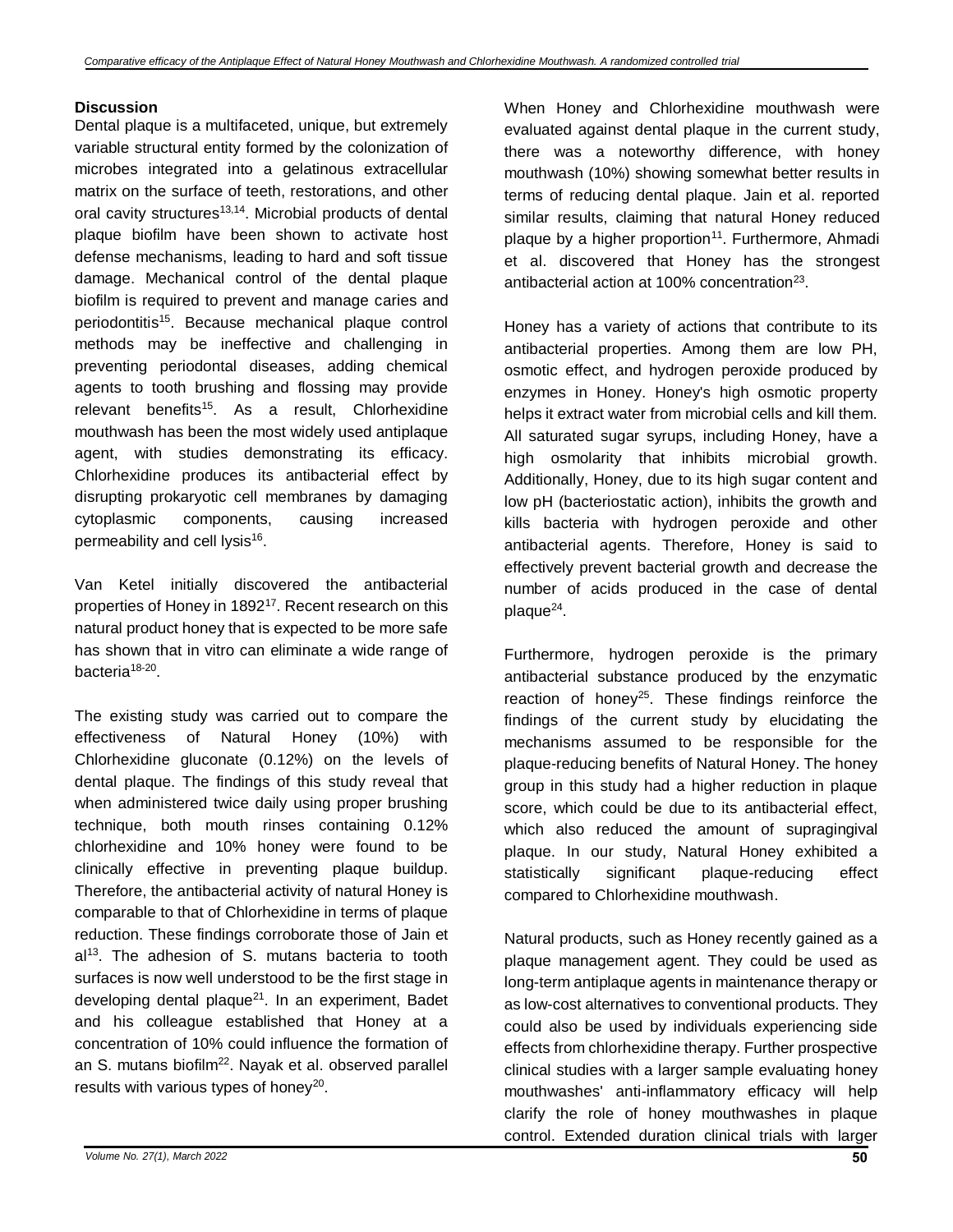sample sizes and microbiological investigations are needed to validate Honey as an effective plaque reducing agent.

### **Conclusion**

Using a plaque-inhibitory mouthwash as a supplement to teeth brushing could significantly improve an individual's oral health. Our objective was to compare natural honey mouthwash and Chlorhexidine mouthwash as an effective antiplaque agent. Whereas results have shown that both the products were equally effective in plaque reduction, natural Honey was found to be more effective as a plaque control agent than Chlorhexidine.

# **Conflict of Interest**

Authors have no conflict of interest and no grant/funding from any organization.

# **References**

- 1. Fiorillo L. Oral health: the first step to well-being. Medicina. 2019;55(10):676.
- 2. Bernabé E, Sheiham A. Age, period and cohort trends in caries of permanent teeth in four developed countries. Am J Public Health. 2014;104(7):e115-e121.
- 3. Nasir N, Ali S, Hayat Y, Bashir U. Oral health status of patients visiting Islamic International Dental Hospital. Ann Pak Inst Med Sci. 2012;8(1):27-30
- 4. Chi M, Qi M, Wang P, Weir MD, Melo MA, Sun X et al. Novel bioactive and therapeutic dental polymeric materials to inhibit periodontal pathogens and biofilmsInt. J Mol Sci. 2019;20(2):278.
- 5. Prasad KRV, John S, Deepika V, Dwijendra K, Reddy BR, Chincholi S. Anti-plaque efficacy of herbal and 0.2% chlorhexidine gluconate mouthwash: A comparative study. J Int Oral Health. 2015;7(8):98.
- 6. Sanz M, Beighton D, Curtis MA, Cury JA, Dige I, Dommisch H et al. Role of microbial biofilms in the maintenance of oral health and in the development of dental caries and periodontal diseases. Consensus report of group 1 of the Joint EFP/ORCA workshop on the boundaries between caries and periodontal disease. J Clin Periodontol. 2017;44:S5-S11.
- 7. Malhotra R, Grover V, Kapoor A, Saxena D. Comparison of the effectiveness of a commercially available herbal mouth rinse with chlorhexidine gluconate at the clinical and patient level. J Indian Soc Periodontol. 2011;15(4):349.
- 8. Nandhini T, Geetha R. Comparison of the effectiveness of a commercially available herbal mouth rinse with chlorhexidine gluconate at the clinical and patient level.

J Pharm Sci Res. 2015;7(8):595.

- 9. Chye RML, Perrotti V, Piattelli A, Iaculli F, Quaranta A. Effectiveness of different commercial chlorhexidinebased mouthwashes after periodontal and implant surgery: a systematic review. Implant Dent. 2019;28(1):74-85.
- 10. Gill S, Kapoor D, Singh J, Nanda T. Comparison of antiplaque efficacy of commercially available HiOra (herbal) mouthwash with Listerine mouthwash: a clinical study. J periodontol implant dent. 2017;9(2):53-57.
- 11. Jain A, Bhaskar DJ, Gupta D, Agali C, Gupta V, Gupta RK et al. Comparative evaluation of Honey, chlorhexidine gluconate (0.2%) and combination of xylitol and chlorhexidine mouthwash (0.2%) on the clinical level of dental plaque: A 30 days randomized control trial. Perspect Clin Res. 2015;6(1):53.
- 12. Vallianou N, Gounari P, Skourtis A, Panagos J, Kazazis C. Honey and its Anti-Inflammatory, Anti-Bacterial, and Anti-Oxidant Properties. J Gen Med. 2014;2(2):1-5
- 13. Gupta D, Gupta RK, Bhaskar DJ, Gupta V. Comparative evaluation of Terminalia chebula extract mouthwash and chlorhexidine mouthwash on plaque and gingival inflammation-4-week randomized control trial. Oral Health Prev Dent. 2015;13(1):5-12.
- 14. Karim B, Bhaskar DJ, Agali C, Gupta D, Gupta RK, Jain A et al. Effect of Aloe vera mouthwash on periodontal health: triple blind randomized control trial. Oral Health Dent Manag. 2014;13(1):14-19.
- 15. Sälzer S, Graetz C, Dörfer CE, Slot DE, Van der Weijden FA. Contemporary practices for mechanical oral hygiene to prevent periodontal disease. Periodontol 2000. 2020;84(1):35-44.
- 16. Bawa, M., Aqeel, A., Asif, S., Bano, S., & Abbas, T. Antimicrobial evaluation of modified herbal and allopathic dental rinse solution against virulent strains. International Journal of Endorsing Health Science Research (IJEHSR). 2021;9(3), 288-295.
- 17. Beena JP, Sahoo P, Konde S, Raj NS, Kumar NC, Agarwal M. Manuka Honey: A Potent Cariostatic Agent—An in vitro Study. Int J Clin Pediatr Dent. 2018;11(2):105.
- 18. Kalidasan G, Saranraj P, Ragul V, Sivasakthi S. Antibacterial activity of natural and commercial honey-a comparative study. ABR. 2017;11(6):365-372.
- 19. Atwa A-DA, AbuShahba RY, Mostafa M, Hashem MI. Effect of Honey in preventing gingivitis and dental caries in patients undergoing orthodontic treatment. Saudi Dent J. 2014;26(3):108-114.
- 20. Nayak PA, Nayak UA, Mythili R. Effect of Manuka honey, chlorhexidine gluconate and xylitol on the clinical levels of dental plaque. Contemp Clin Dent. 2010;1(4):214.
- 21. Strużycka I. The oral microbiome in dental caries. Pol J Microbiol. 2014;63(2):127.